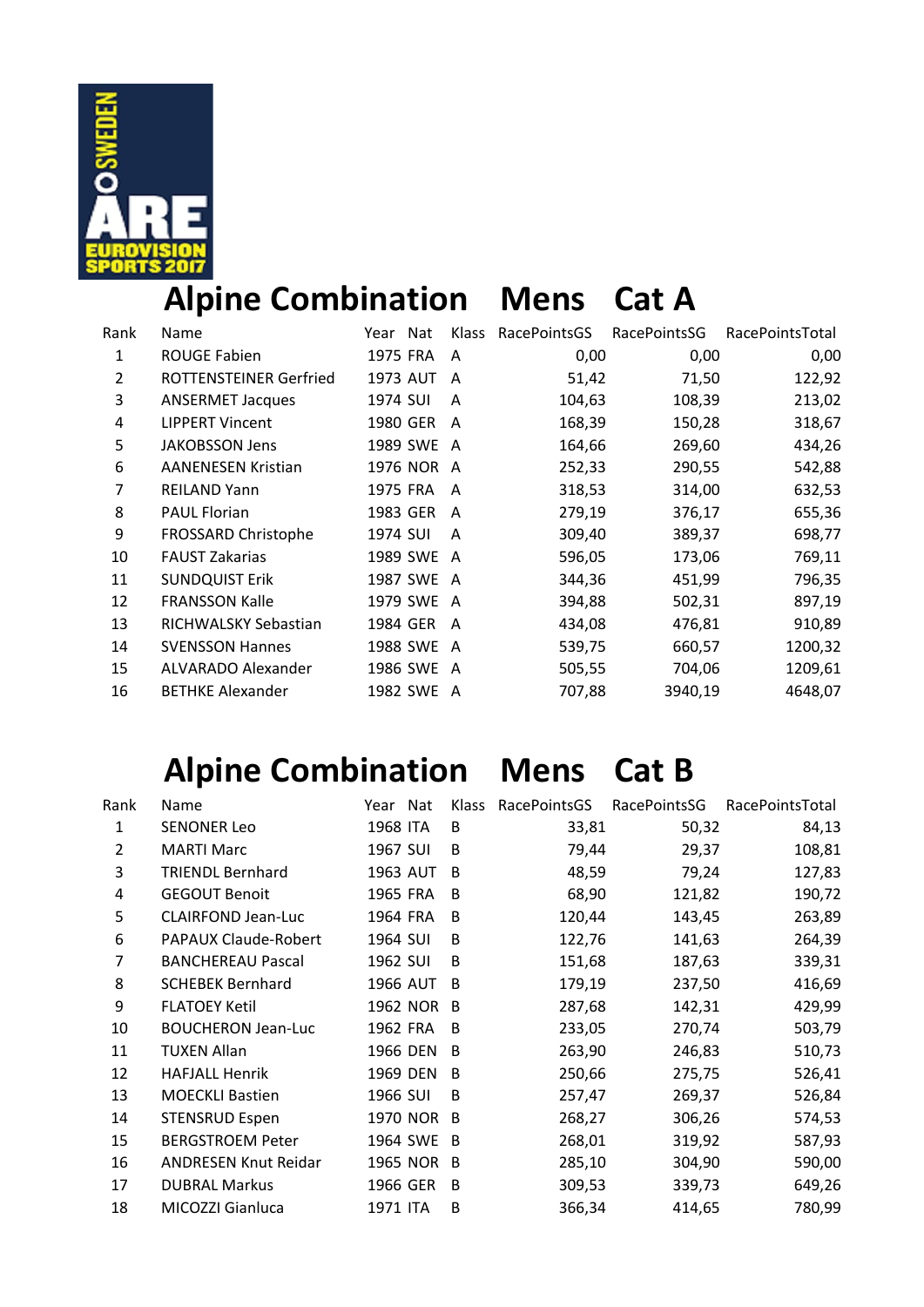|                           |                       |   |                                                                                         |         | 803,32  |
|---------------------------|-----------------------|---|-----------------------------------------------------------------------------------------|---------|---------|
|                           |                       |   | 386,27                                                                                  | 419,43  | 805,70  |
| <b>LARSSON Per</b>        |                       |   | 386,14                                                                                  | 425,58  | 811,72  |
| <b>MATTSSON Stefan</b>    |                       |   | 425,09                                                                                  | 443,11  | 868,20  |
| <b>ARALDI Fabrice</b>     | 1964 SUI              | B | 437,04                                                                                  | 455,64  | 892,68  |
| <b>OVESEN Tom</b>         |                       |   | 440,77                                                                                  | 466,79  | 907,56  |
| <b>HANSEN Soeren</b>      |                       |   | 439,87                                                                                  | 515,52  | 955,39  |
| DI VENANZIO Michel        | 1968 FRA              |   | 464,93                                                                                  | 532,14  | 997,07  |
| <b>FRELTOFT Peter</b>     |                       |   | 297,70                                                                                  | 880,08  | 1177,78 |
| <b>CHAROLLAIS Thierry</b> | 1967 SUI              | B | 546,82                                                                                  | 697,00  | 1243,82 |
| <b>MOERCK Jakob</b>       | 1966 DEN              | B | 643,35                                                                                  | 764,17  | 1407,52 |
| <b>FERNEX Serge</b>       | 1966 SUI              | B | 706,34                                                                                  | 1087,97 | 1794,31 |
|                           | <b>SJOELUND Peter</b> |   | 1966 SWE B<br>1970 SWE B<br>1963 SWE B<br>1962 NOR B<br>1966 DEN B<br>- B<br>1971 DEN B |         |         |

# Alpine Combination Mens Cat C

|                | <b>Alpine Combination</b> |            |              | <b>Mens</b>  | cat c        |                 |
|----------------|---------------------------|------------|--------------|--------------|--------------|-----------------|
| Rank           | Name                      | Year Nat   | Klass        | RacePointsGS | RacePointsSG | RacePointsTotal |
| $\mathbf{1}$   | <b>FISCHER Günther</b>    | 1961 GER   | $\mathsf{C}$ | 31,49        | 79,70        | 111,19          |
| $\overline{2}$ | <b>NUNDAL Are</b>         | 1959 SWE C |              | 96,15        | 90,63        | 186,78          |
| 3              | <b>KJETSAA Sigtor</b>     | 1957 NOR C |              | 100,26       | 160,76       | 261,02          |
| 4              | <b>TESAREK Paul</b>       | 1956 AUT   | C            | 111,19       | 179,20       | 290,39          |
| 5              | <b>BRUNNER Peter</b>      | 1956 AUT   | C            | 187,80       | 205,62       | 393,42          |
| 6              | <b>KRAUSE Hartmut</b>     | 1958 GER   | C            | 178,29       | 224,52       | 402,81          |
| $\overline{7}$ | <b>JOESSING Helge</b>     | 1953 NOR C |              | 181,89       | 227,48       | 409,37          |
| 8              | LEIBUNDGUTH Claude        | 1957 FRA   | C            | 210,81       | 229,75       | 440,56          |
| 9              | <b>BRISSON Eric</b>       | 1957 FRA   | C            | 188,31       | 259,58       | 447,89          |
| 10             | <b>CATEAU Jean-Paul</b>   | 1960 SUI   | $\mathsf{C}$ | 293,33       | 239,32       | 532,65          |
| 11             | LE CLANCHE Olivier        | 1961 FRA   | C            | 272,12       | 260,72       | 532,84          |
| 12             | <b>ROBIN Yves</b>         | 1957 SUI   | C            | 212,99       | 394,61       | 607,60          |
| 13             | <b>NYKVIST Rolf</b>       | 1958 SWE   | C            | 320,84       | 301,71       | 622,55          |
| 14             | <b>KLEMM Ralf</b>         | 1959 GER   | C            | 272,51       | 410,09       | 682,60          |
| 15             | <b>BECKER Thomas</b>      | 1959 GER   | C            | 320,45       | 380,95       | 701,40          |
| 16             | <b>VIRY Jean-Pierre</b>   | 1957 FRA   | C            | 316,60       | 418,52       | 735,12          |
| 17             | <b>KIRSTETTER Michel</b>  | 1959 FRA   | C            | 316,47       | 500,04       | 816,51          |
| 18             | <b>ELMQUIST Torsten</b>   | 1955 DEN   | C            | 437,43       | 507,78       | 945,21          |
| 19             | <b>STANG Frode</b>        | 1960 NOR   | C            | 398,35       | 563,11       | 961,46          |
| 20             | SEIFERT Holger            | 1956 GER   | C            | 417,76       | 553,32       | 971,08          |
| 21             | <b>BAUR Claude</b>        | 1958 SUI   | C            | 377,40       | 624,14       | 1001,54         |
| 22             | <b>DECKER Wolfgang</b>    | 1941 GER   | C            | 468,92       | 550,36       | 1019,28         |
| 23             | <b>HAEGER Paer</b>        | 1952 SWE   | C            | 379,33       | 753,93       | 1133,26         |
| 24             | MÜLLER Michael            | 1947 GER   | C            | 499,00       | 1128,96      | 1627,96         |
| 25             | <b>FORDAL Jon Annar</b>   | 1958 NOR   | C            | 711,22       | 1306,79      | 2018,01         |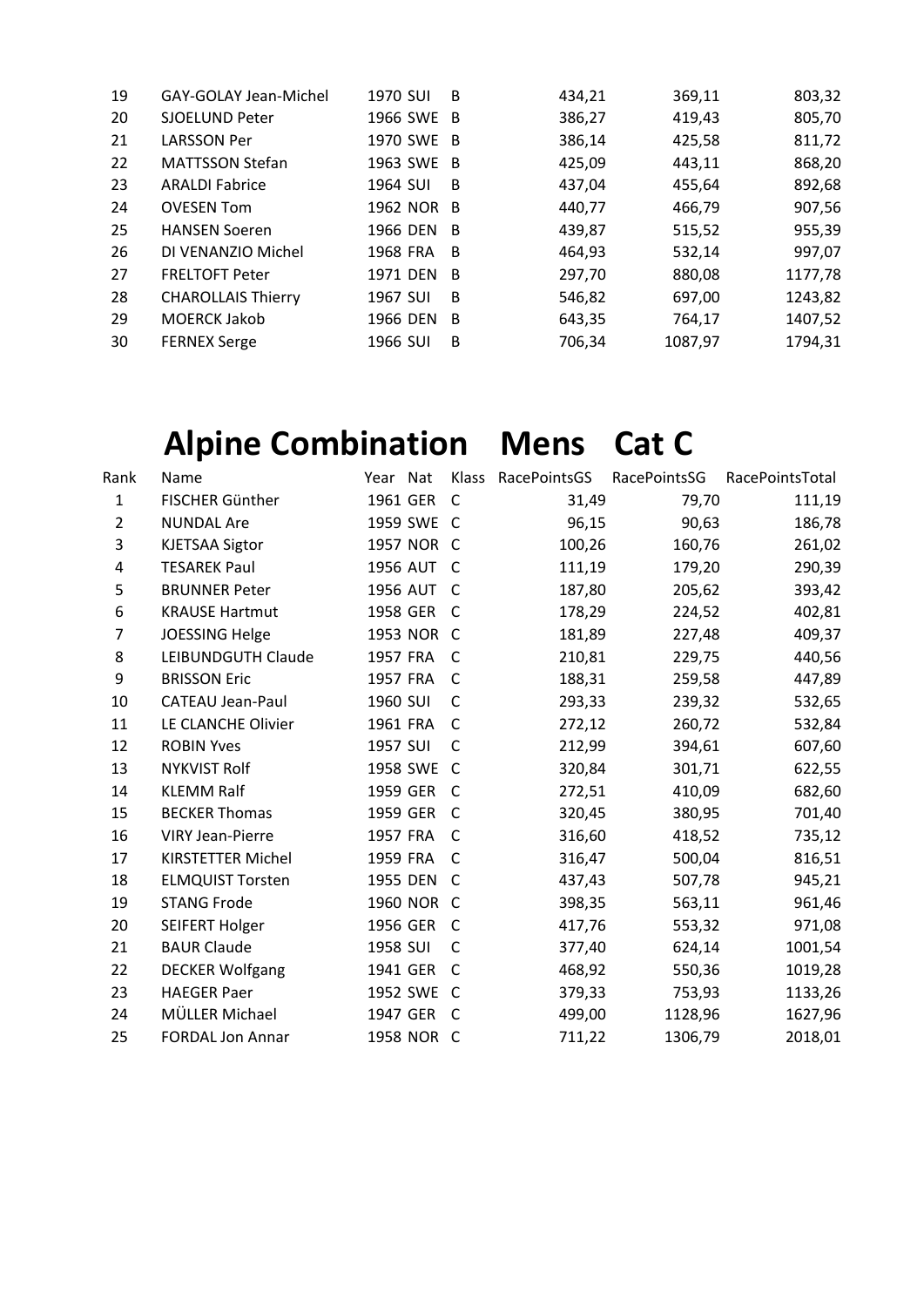

### **Alpine Combination Womens Cat A**

| Name                      | Year Nat |   | RacePointsGS                                                   | RacePointsSG | RacePointsTotal                                                                                                                                            |
|---------------------------|----------|---|----------------------------------------------------------------|--------------|------------------------------------------------------------------------------------------------------------------------------------------------------------|
| <b>KOFLER Evelyn</b>      | 1984 ITA | A |                                                                | 0,00         | 3,57                                                                                                                                                       |
| <b>TESTUZ Laure</b>       | 1973 SUI | A |                                                                | 86,84        | 179,20                                                                                                                                                     |
| <b>MACAIRE Lauriane</b>   | 1985 SUI | A |                                                                | 146,53       | 286,97                                                                                                                                                     |
| <b>FAYOLLE Clementine</b> | 1983 FRA |   |                                                                | 108,19       | 323,64                                                                                                                                                     |
| <b>CORDIER Antonie</b>    |          |   |                                                                | 172,02       | 402,97                                                                                                                                                     |
| ZIMMERMANN Delphine       | 1975 SUI | A |                                                                | 195,65       | 405,08                                                                                                                                                     |
| <b>GRUNIG Karin</b>       | 1981 SUI | A |                                                                | 300,52       | 489,78                                                                                                                                                     |
| <b>THINE Pascale</b>      | 1977 FRA |   |                                                                | 251,61       | 507,16                                                                                                                                                     |
| SCHÜPFER Corinne          | 1972 SUI | A |                                                                | 241,66       | 540,86                                                                                                                                                     |
| <b>OLOFSSON Terese</b>    |          |   |                                                                | 211,19       | 566,59                                                                                                                                                     |
| <b>TAURISSON Claire</b>   | 1977 SUI | A |                                                                | 325,18       | 708,01                                                                                                                                                     |
| <b>KADIN Birgitta</b>     |          |   |                                                                | 342,59       | 721,73                                                                                                                                                     |
| <b>TYMOWSKI Alenka</b>    | 1975 SUI | A |                                                                | 347,98       | 746,92                                                                                                                                                     |
| PALAMARA Lydie            | 1977 SUI | A |                                                                | 359,17       | 768,19                                                                                                                                                     |
| <b>HELLAND Margret</b>    |          |   |                                                                | 429,02       | 785,90                                                                                                                                                     |
| <b>MANCEAU Lucie</b>      | 1986 SUI | A |                                                                | 803,52       | 2089,24                                                                                                                                                    |
|                           |          |   | A<br>1985 SWE A<br>A<br>1988 SWE A<br>1972 SWE A<br>1979 NOR A | Klass        | 3,57<br>92,36<br>140,44<br>215,45<br>230,95<br>209,43<br>189,26<br>255,55<br>299,20<br>355,40<br>382,83<br>379,14<br>398,94<br>409,02<br>356,88<br>1285,72 |

### **Alpine Combination Womens Cat B**

| Rank           | <b>Name</b>                  | Year Nat |            | <b>Klass</b> | RacePointsGS | RacePointsSG | RacePointsTotal |
|----------------|------------------------------|----------|------------|--------------|--------------|--------------|-----------------|
| 1              | <b>ONSTAD Tulla</b>          |          | 1963 NOR B |              | 0,00         | 78,76        | 78,76           |
| $\overline{2}$ | <b>DOMENEGO Nathalie</b>     | 1970 FRA |            | B            | 138,59       | 72,12        | 210,71          |
| 3              | <b>MOLINDER Pia</b>          |          | 1971 SWE   | -B           | 198,12       | 208,08       | 406,20          |
| 4              | <b>VIVARES Sabine</b>        | 1971 FRA |            | B            | 241,28       | 173,06       | 414,34          |
| 5              | <b>TURNER Imke</b>           | 1963 GER |            | B            | 263,42       | 214,72       | 478,14          |
| 6              | <b>ROEDER Daniela</b>        |          | 1964 GER B |              | 223,82       | 287,46       | 511,28          |
| 7              | NITZSCHKE Sabine             | 1963 GER |            | -B           | 278,79       | 309,84       | 588,63          |
| 8              | <b>GRANN Nina</b>            |          | 1962 NOR B |              | 310,27       | 345,49       | 655,76          |
| 9              | <b>SOMMER Daniela</b>        |          | 1968 GER B |              | 276,21       | 393,37       | 669,58          |
| 10             | <b>SAELLMANN Siv Kristin</b> |          | 1964 NOR B |              | 326,38       | 343,21       | 669,59          |
| 11             | <b>BITTMANN Annette</b>      |          | 1966 GER   | -B           | 381,84       | 307,56       | 689,40          |
| 12             | <b>BACCIARINI Stefania</b>   | 1964 SUI |            | B            | 310,15       | 403,94       | 714,09          |
| 13             | <b>MATHEZ Catherine</b>      | 1971 SUI |            | B            | 378,15       | 843,94       | 1222,09         |
| 14             | <b>PRAG Lise</b>             | 1966 DEN |            | B            | 470,02       | 838,13       | 1308,15         |
| 15             | <b>SCHULTZ Merete</b>        | 1965 DEN |            | B            | 856,16       | 1027,15      | 1883,31         |
|                |                              |          |            |              |              |              |                 |

### **Alpine Combination Womens Cat C**

| Rank | Name             | Year Nat   | Klass RacePointsGS RacePointsSG RacePointsTotal |        |        |
|------|------------------|------------|-------------------------------------------------|--------|--------|
|      | BRUNNER Gabriele | 1957 AUT C | 85.35                                           | 50.78  | 136,13 |
|      | BREMBERG Helena  | 1958 SWE C | 236.11                                          | 209.53 | 445,64 |